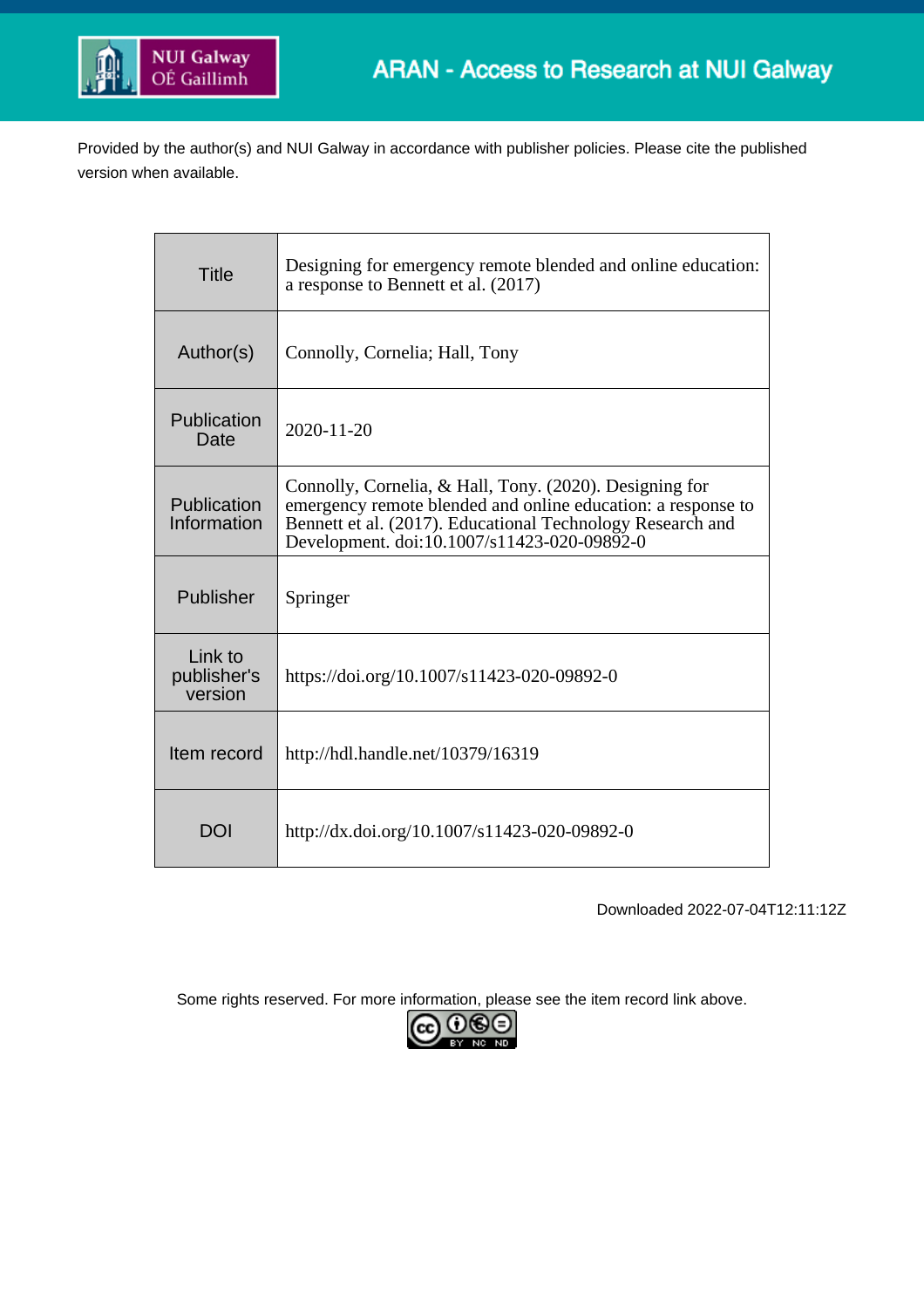# **Designing for Emergency Remote Blended and Online Education: A Response to Bennett, Agostinho & Lockyer (2017)**

## **Abstract**

This paper is in response to the article entitled "The process of designing for learning: understanding university teachers' design work" (Bennett, Agostinho and Lockyer, 2017). Design constitutes a fundamental part of what teachers do (Goodyear, 2015). However, it has received negligible attention in the research literature. Bennett et al. make a significant contribution to knowledge by identifying and illustrating how university teachers engage in educational design. In particular, the paper identifies key areas for further support and the professional development of university teachers, including in the use of systematic design models and tools. This will help university teachers significantly, especially during the current pandemic has increased the design workload of university teachers as they endeavour to migrate and transtion their teaching online. Our response discusses Bennett, Agostinho and Lockyer (2017) in the context of emergency remote teaching and the wholesale shift to new modalities of blended and online education. We also offer future suggestions arising from our review, including the importance of further international research on the topic.

**Keywords:** Educational Design, Tertiary Education, Online Learning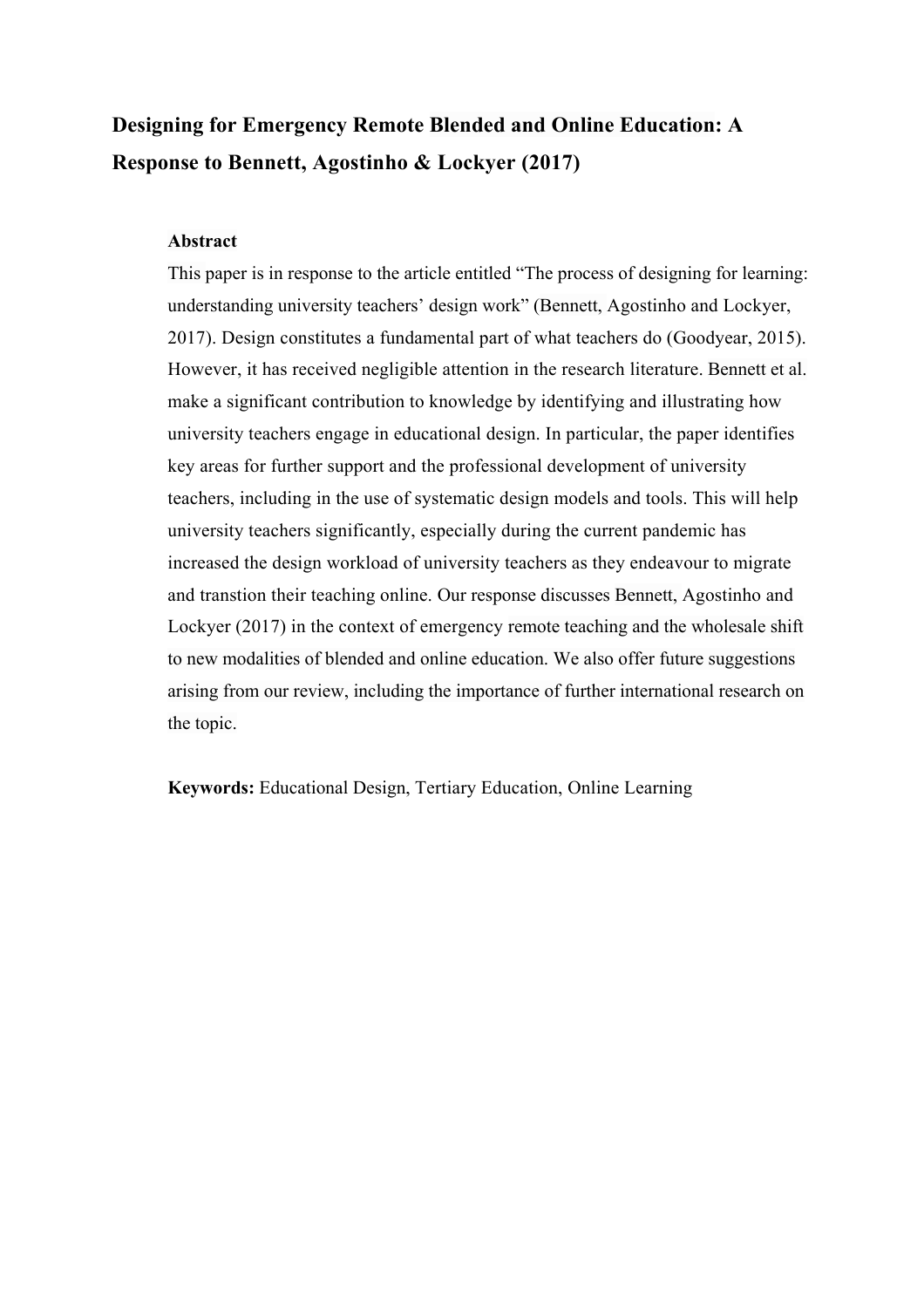## **Introduction**

Based on evaluation of the design processes of 30 teachers from 16 universities in Australia, the paper by Bennett, Agostinho and Lockyer (2017) makes a significant contribution to our understanding of educational innovation by identifying and illustrating how university teachers' undertake educational design. In this time of a global pandemic, when there has been a large-scale pivot to online education internationally, the paper provides useful insights for teachers' design work in a time of crisis and the *shift to digital* at the tertiary level.

The paper and review of literature illustrate how design work is characterised in different countries and cultures, and how university teachers' design work is generally focused in one of two ways: student-centred or teacher-centred. The authors report how, even within faculties where there is a strong collaborative approach, university teachers generally seem to have considerable autonomy in the decisions they make regarding educational design. Therefore, how can we better support university teachers as educational designers (a question that has gained renewed importance due to the current, global pandemic)? The paper provides important foundations for this conversation around how we can address this challenge.

#### **Impact and Value**

As outlined by the authors, teachers' design work is a relatively new and emerging field of inquiry in educational research, and important questions remain unanswered, especially in relation to university teachers' professional learning in educational design (Goodyear, 2015). The effective professional development of teachers in educational designers, who play a crucial brokerage role in optimising technological innovations in complex educational settings, is at present neither well understood, nor supported effectively. McKenney and Schunn (2018, p. 1089) highlight how "[educational] designers are more powerfully positioned…to reach the vast majority of teachers and students experiencing curricula, assessments and professional development. But to date, limited research has been undertaken to support the performance of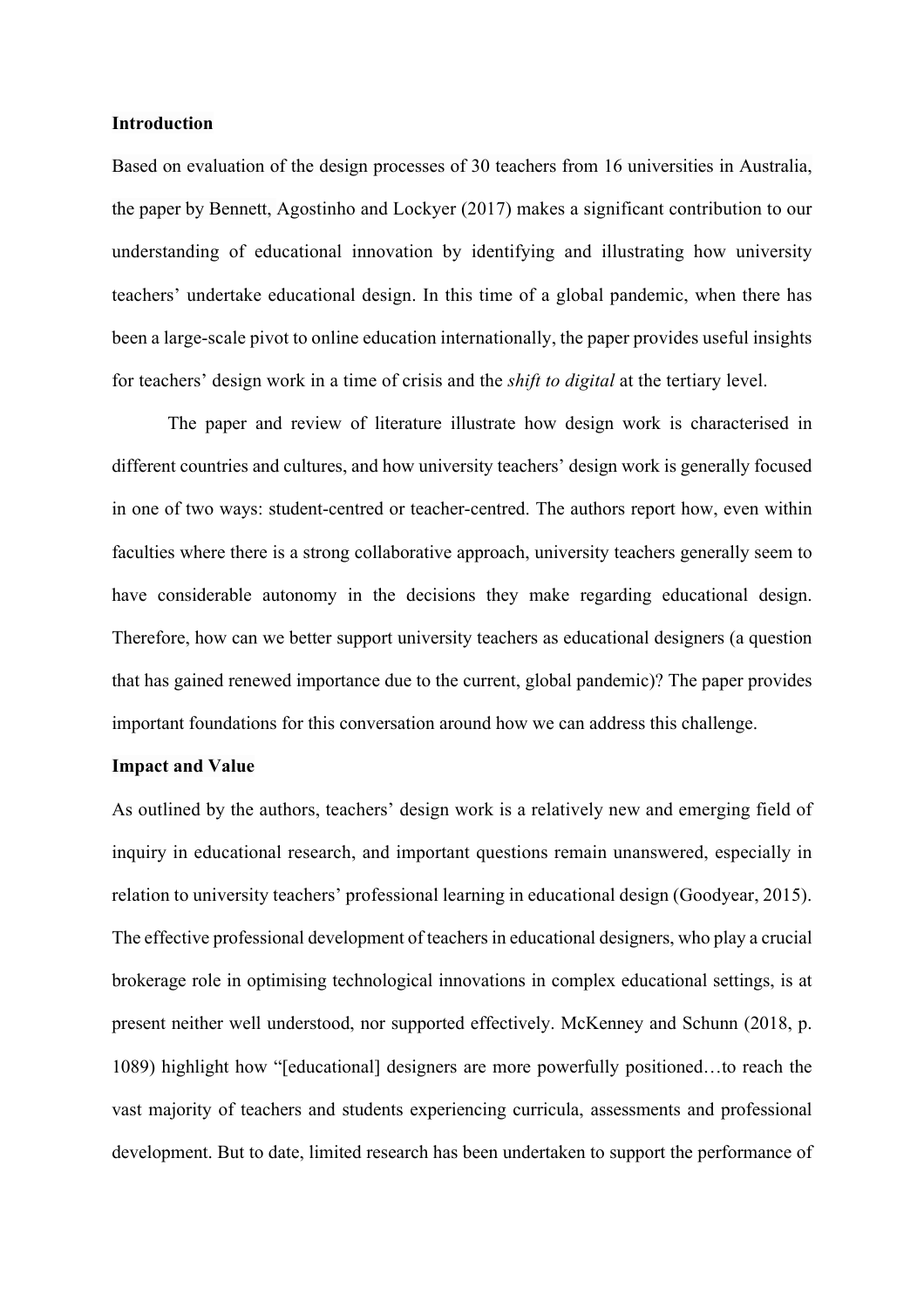[educational] designers." Significant advances have been made regarding the potential of technological innovation (Burden et al, 2019) and for learning (Wang & Hannafin, 2005), however the training of educational designers who can maximise the educational benefits of using these new technologies has been largely and problematically overlooked. A corollary of this is the gap in the literature, and in our understanding, of university teachers as educational designers, and how they approach design as a foundational part of their work.

## **Application**

The paper by Bennett et al (2017) casts new light on how university teachers engage in designing for their teaching. A first, really useful aspect of this study is its broad representativeness, engaging as it does with a diverse cross-section of university teachers, drawn from a range of different academic disciplines, and who, furthermore, teach in a variety of modalities: face-to-face, blended, online, etc.

Interestingly, despite the disciplinary diversity of respondents, and the nuances in their respective approaches, the paper reports common, shared practices across the varied cohort. A further, notable output of the research in this context is a descriptive model illustrating university teachers' design processes, and the commonalities in the experience of university teachers as educational designers. This model will assist university educators who require heuristics to evaluate the impact of their designs for teaching on the learning experience of their students. Based on the 3P model (presage–process–product) (Biggs, 1993) and Approaches to Teaching framework (Prosser and Trigwell, 1997), the conceptual framing outlined in the paper provides a robust underpinning for understanding the interactions and influences that characterise university teachers' design work. Their research-inspired model of teachers' design processes is especially salient in the current situation and should be immediately useful for those now creating units of learning anew and or modifying existing courses.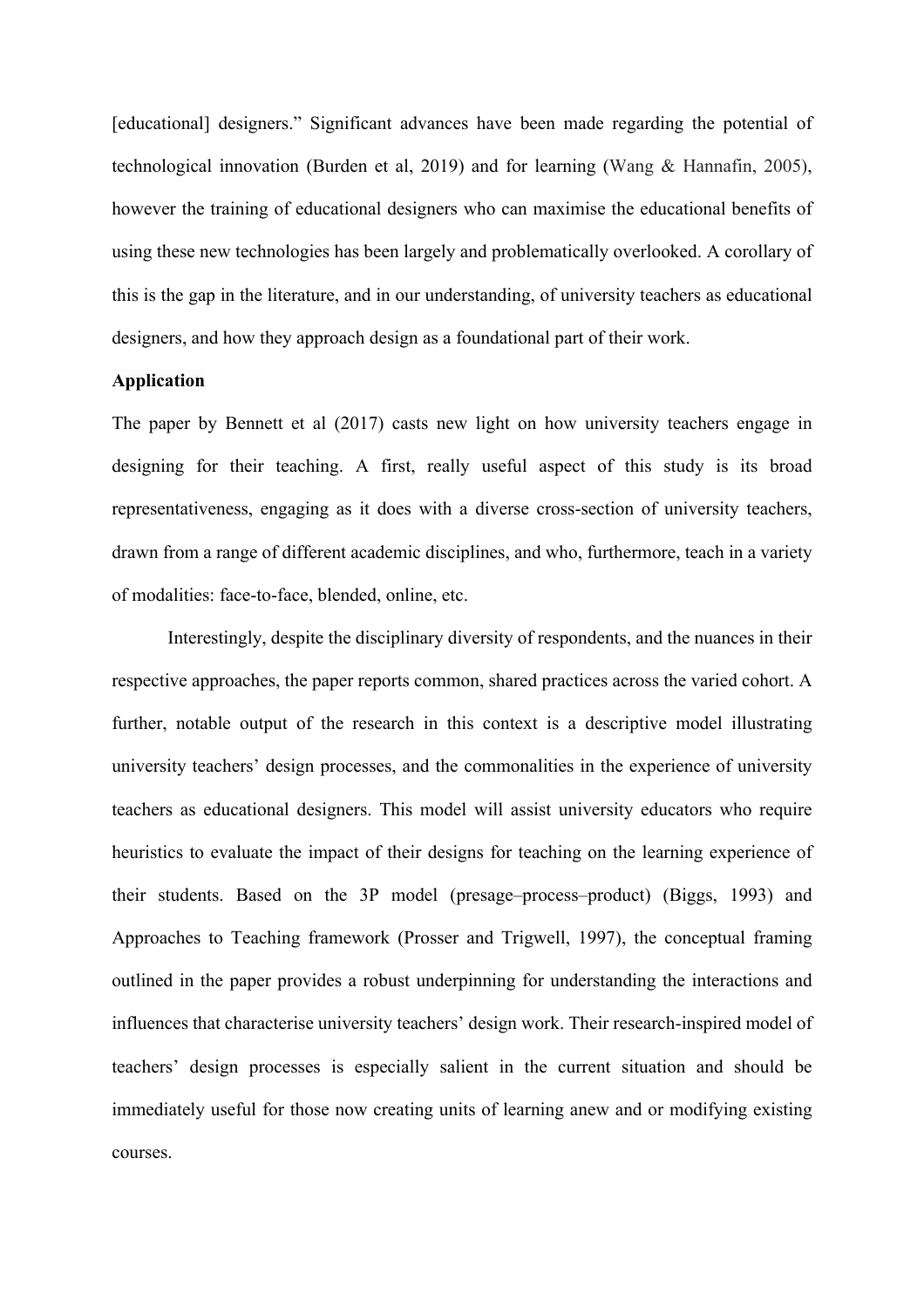## **Limitations and Constraints**

The paper highlights the lack of bespoke resources and tools for teachers and university educators to use to enhance their design work. Notably, while generic design training may be useful, the authors note how teachers may need specially tailored approaches that are both relevant and responsive to the particular exigencies and requirements they face in designing/redesigning units of learning. The study is also solely focused on the Australian university sector, and it will be useful to see what emerges as the authors conduct similar research in other countries. This will enhance our understanding of how design is enacted by university teachers internationally, potentially widening the scope and reach of the research.

### **Future Suggestions**

In terms of future developments, there are really interesting insights to be gleaned in respect of the characteristics of design work at tertiary level (Puente, Van Eijck & Jochems, 2013; Strange & Banning, 2001). In particular, the authors identify key areas where university educators require support and professional development, to engage in systematic design of learning, in particular the use of design models and tools. The paper suggests that by making their design work more explicit – through the development and use of conceptual tools and design models – university teachers may be better able to navigate the tension between top-down (teacheroriented) and bottom-up (student-centred) processes of design. This may furthermore help university teachers to better reconcile the needs of students with those of curriculum. Although the authors note how it is too early to be *prescriptive*, perhaps an area where the paper is lacking is in suggesting some specific approaches to explore how we can make university educators' design work more explicit and systematic, e.g. conjecture maps (Sandoval, 2014).

In the short timeframe available to university teachers to design new online learning experiences and, or redesign and update their existing classes amidst the Covid-19 pandemic, Bennett et al (2017) makes for timely and informative reading. In the shift to digital enforced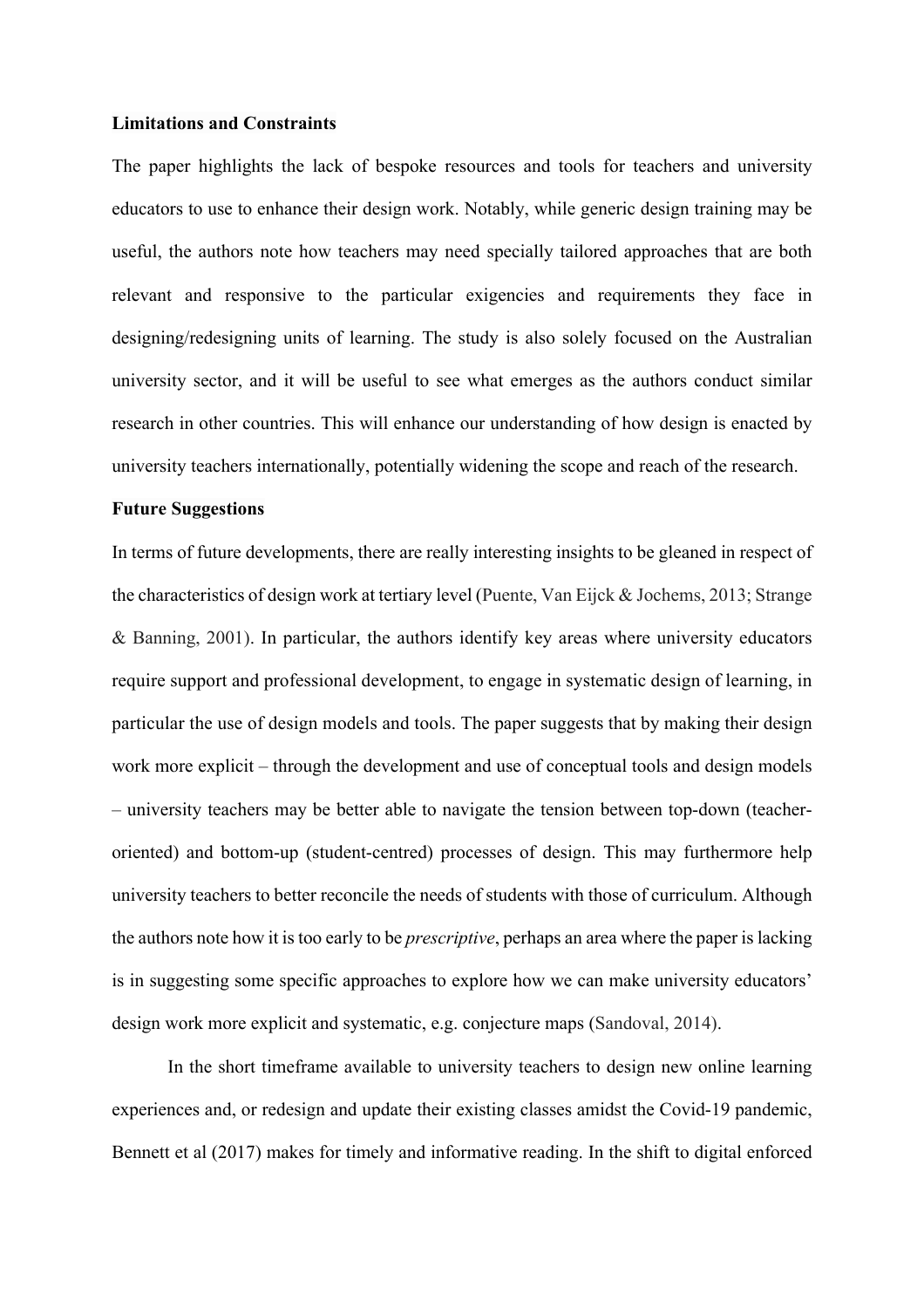by emergency remote teaching, there is a need to raise our awareness around salient issues related to how university teachers see themselves as educational designers, and the commonalities of practices that we can learn from. Bennett et al (2017) provide a useful, replicable descriptive model and important directions for enhancing the design work of educators in the academe, and therewith students' learning experiences.

## **References:**

- Bennett, S., Agostinho, S., & Lockyer, L. (2017). The process of designing for learning: understanding university teachers' design work. *Educational Technology Research and Development*, *65*(1), 125-145. https://doi.org/10.1007/s11423-016-9469-y
- Biggs, J. (1993). What do inventories of students' learning processes really measure? A theoretical review and clarification. British Journal of Educational Psychology, 63(1), 3–19. https://doi.org/10.1111/j.2044-8279.1993.tb01038.x
- Burden, K., Kearney, M., Schuck, S., & Hall, T (2019). Investigating the use of innovative mobile pedagogies for school-aged students: A systematic literature review. *Computers & Education, 138,* 83-100 doi.org/10.1016/j.compedu.2019.04.008
- Goodyear, P. (2015). Teaching as design. *HERDSA Review of Higher Education, 2*, 27–50.
- McKenney, S., & Schunn, C. (2018). How can educational research support practice at scale? Attending to educational designer needs. *British Educational Research Journal*. *44(6),* 1084-1100. https://doi.org/10.1002/berj.3480
- Prosser, M., & Trigwell, K. (1997). Relations between perceptions of the teaching environment and approaches to teaching. *British Journal of Educational Psychology*, *67*(1), 25-35. https://doi.org/10.1111/j.2044-8279.1997.tb01224.x
- Puente, S. G., Van Eijck, M. & Jochems, W. (2013). Empirical validation of characteristics of design-based learning in higher education. *International Journal of Engineering Education, 29*(2), 491–503.
- Sandoval, W. (2014). Conjecture mapping: An approach to systematic educational design research. *Journal of the learning sciences*, *23*(1), 18-36. https://doi.org/10.1080/10508406.2013.778204
- Strange, C. C., & Banning, J. H. (2001). *Educating by Design: Creating Campus Learning Environments That Work. The Jossey-Bass Higher and Adult Education Series*. Jossey-Bass.